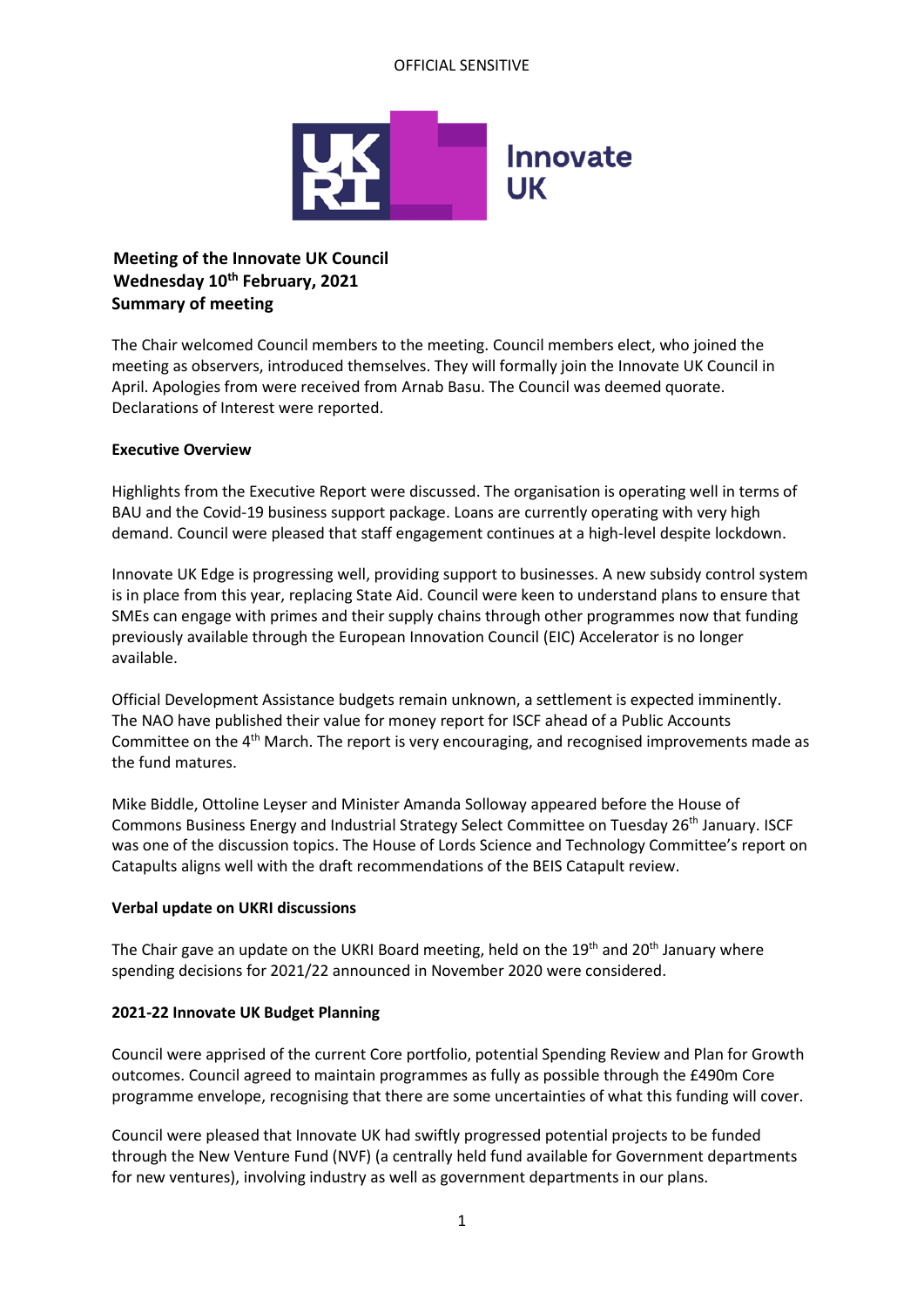### **UKRI Commercialisation Programme update**

UKRI's Director of Commercialisation gave an overview of progress with the UKRI Commercialisation workstream, which operates across the Research Councils, Research England and Innovate UK. Through the UKRI Commercialisation Coordination Group all UKRI Councils have the opportunity to support commercialisation of public sector research; to facilitate bringing new or improved technologies, products, processes and services to market.

Council understood the need to raise the profile and broaden acceptance of commercialisation and translation across the UKRI Councils, whilst simplifying funding and providing a continuum of funding programmes across UKRI which address the gaps and barriers to commercialisation. It was agreed that much is to be done to ensure culture change across the Councils and academia, supporting work within universities which is genuinely collaborative and creating appropriate measures of successful commercialisation.

### **Closed Council Session**

A closed session was held for Council members only.

# **UKRI HR Operating Model, plans for Talent and Pay Harmonisation**

Sue Donaldson, UKRI's Chief People Officer and Helen Kershaw, UKRI's HR Transformation Manager, presented plans for UKRI's Target Operating Model and outlined the benefits. The proposed plan will separate day-to-day transactional HR and strategic support for senior leaders in each of the nine councils to address talent management, workforce planning and strategic projects. Additionally, there will be HR centres of expertise in areas such as policy and reward and inclusive culture wellbeing and engagement, which will be available when Councils require specific capability.

Council recognised the need to reduce duplication across UKRI and agreed that the operating model looked logical, however were concerned about Innovate UK gaining the flexibility needed to recruit and operate in different markets from the rest of UKRI. Members sought assurance that the organisation would retain its focus on staff engagement and agility through the new operating model.

#### **KTN Strategy Development**

The KTN has recently launched a new identity and a new strategy, which was described by Alicia Greated, CEO of the KTN, and Jon Kingsbury, Director of Strategic Development. Council were keen to know how the KTN navigates to people who wouldn't naturally make contact. It was agreed that communications and ongoing global reach is massively important.

#### **Effects and impacts of Covid-19 on businesses – what are Council members hearing?**

Council members shared their thoughts and reported evidence of how the pandemic is currently affecting businesses, how organisations are coping and opportunities for helping innovative businesses further.

#### **Verbal update on Innovation Strategy**

Development of the five-year Innovation Strategy for business continues; feedback has been overwhelmingly positive. Publication will dovetail with a number of expected reports and is pending the endorsement of Innovate UK's future Executive Chair.